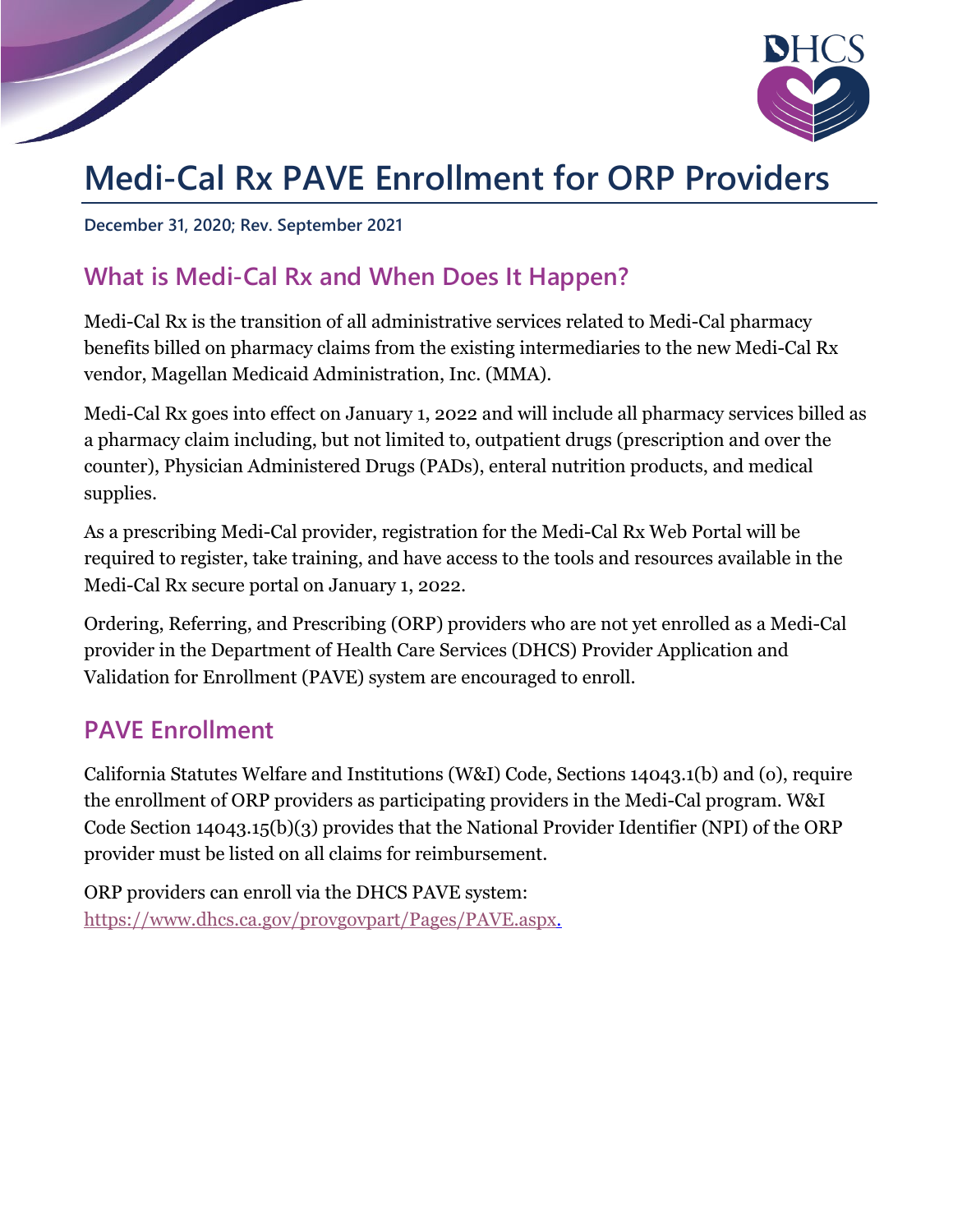The ORP enrollment does have a shorter enrollment cycle than the other provider enrollment cycles (e.g., pharmacies). ORP providers can learn more about ORP resources at the following location:

#### [https://files.medi-](https://files.medi-cal.ca.gov/pubsdoco/ordering_referring_and_prescribing/orp_landing_page.aspx)

[cal.ca.gov/pubsdoco/ordering\\_referring\\_and\\_prescribing/orp\\_landing\\_page.aspx](https://files.medi-cal.ca.gov/pubsdoco/ordering_referring_and_prescribing/orp_landing_page.aspx)

# **PAVE Enrollment Requirements**

There are three basic requirements for ORP services for Medi-Cal members:

- 1. The ORP provider must be enrolled in Medi-Cal.
- 2. The ORP provider's enrolled NPI must be for an individual (Type 1 NPI only, not an organizational Type 2 NPI).
- 3. The ORP provider must be eligible to order, refer, and/or prescribe in accordance with law and the health care practitioner's Practice Act.

More information regarding ORP enrollment requirements through PAVE are outlined at the following location:

[https://www.dhcs.ca.gov/provgovpart/Pages/Ordering\\_Referring\\_Prescribing\\_Providers.aspx](https://www.dhcs.ca.gov/provgovpart/Pages/Ordering_Referring_Prescribing_Providers.aspx)

# **Required Documentation for PAVE Enrollment**

ORP providers must gather the required documents listed below, as applicable, and upload them into PAVE to complete their PAVE application.

The following documentation must be legible:

- 1. Current California Professional License of applicant or provider (pocket license).
- 2. Driver's License or state-issued identification card (issued within the 50 United States or the District of Columbia) of the provider who is signing the form. The signature must be that of the physician or non-physician applicant.
- 3. National Plan and Provider Enumeration System (NPPES) confirmation for each NPI you list in the application package. The following are acceptable NPI documentations:
	- a. NPI notification letter from the NPPES
	- b. NPI notification email from NPEES
	- c. NPI notification letter or email from the Electronic File Interchange Organization (EFIO)

**Note:** The name and business address of the applicant or provider on all forms must exactly match the name and practice location on the NPPES or EFIO notification. For information on